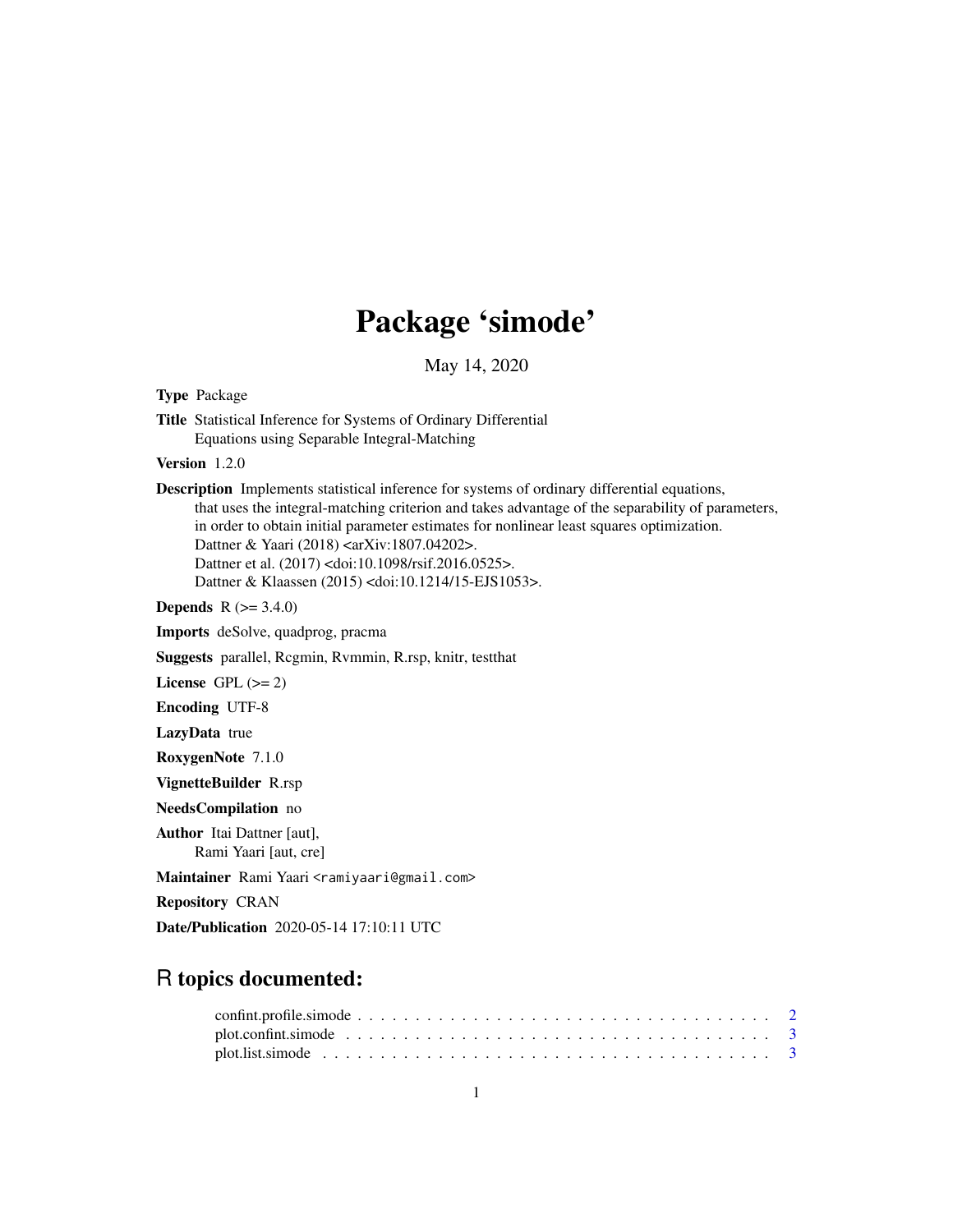#### <span id="page-1-0"></span>2 confint.profile.simode

| Index |                                                                                                                                                                                                                  | 21 |
|-------|------------------------------------------------------------------------------------------------------------------------------------------------------------------------------------------------------------------|----|
|       |                                                                                                                                                                                                                  |    |
|       |                                                                                                                                                                                                                  |    |
|       |                                                                                                                                                                                                                  |    |
|       |                                                                                                                                                                                                                  |    |
|       |                                                                                                                                                                                                                  |    |
|       |                                                                                                                                                                                                                  |    |
|       |                                                                                                                                                                                                                  |    |
|       |                                                                                                                                                                                                                  |    |
|       |                                                                                                                                                                                                                  |    |
|       |                                                                                                                                                                                                                  |    |
|       | $print, profile, \n  simple simple simple simple simple simple simple simple simple simple simple simple simple simple simple simple simple simple blue blue blue blue blue blue blue blue blue blue blue blue $ |    |
|       |                                                                                                                                                                                                                  |    |
|       |                                                                                                                                                                                                                  |    |
|       |                                                                                                                                                                                                                  |    |
|       |                                                                                                                                                                                                                  |    |

confint.profile.simode

*Calculates confidence intervals for the model parameters*

#### Description

Calculates confidence intervals for the model parameters, based on the given likelihood profiles

#### Usage

## S3 method for class 'profile.simode'  $confint(object, parm = NULL, level = 0.95, ...)$ 

#### Arguments

| object | A fitted model object: profile, simode object returned by a call to profile.                                                           |
|--------|----------------------------------------------------------------------------------------------------------------------------------------|
| parm   | A specification of which parameters are to be given confidence intervals (named<br>vector). If missing, all parameters are considered. |
| level  | The confidence level required.                                                                                                         |
| .      | Additional argument(s) for methods.                                                                                                    |

### Value

The confidence intervals.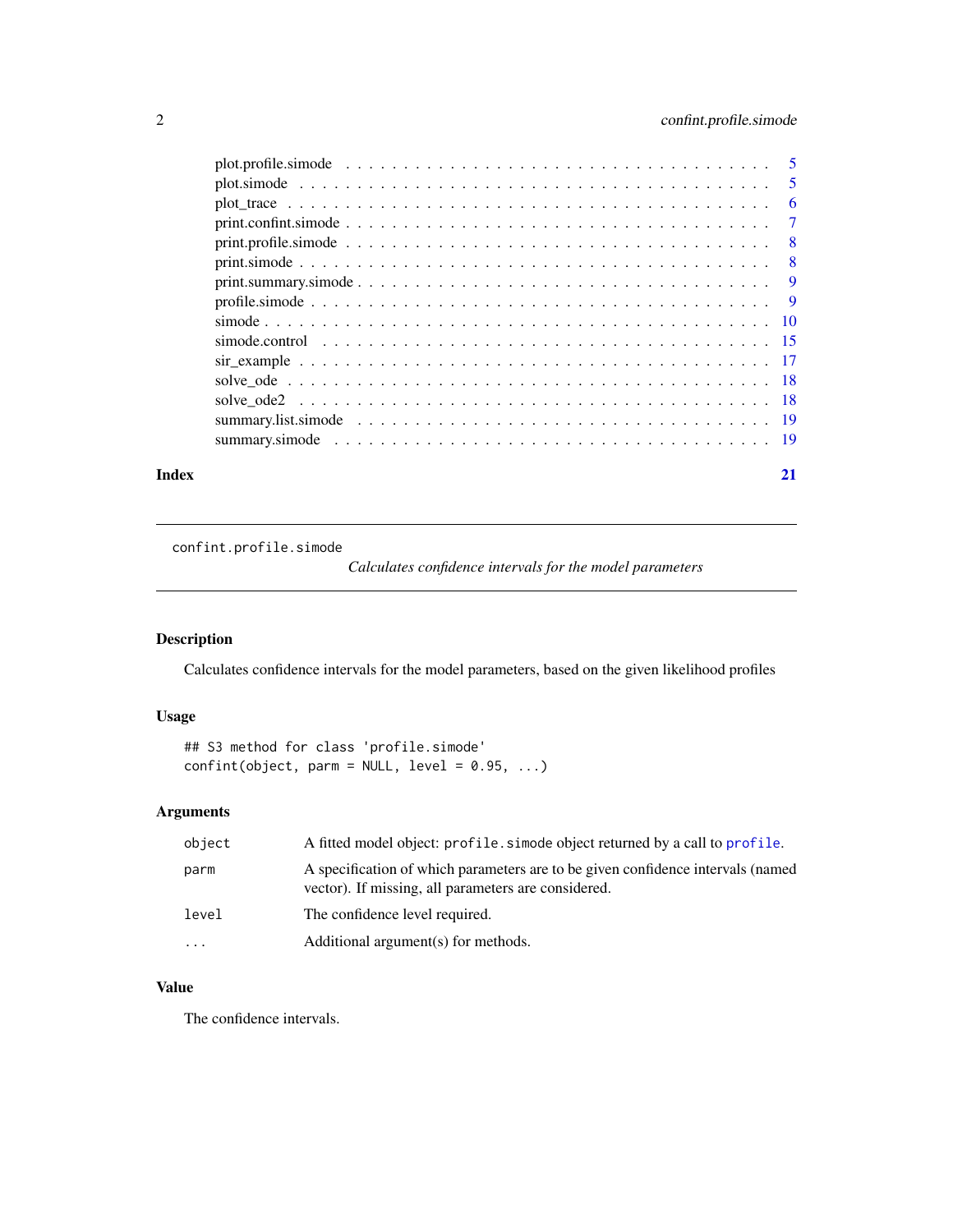<span id="page-2-0"></span>plot.confint.simode *Plot confidence intervals for the model parameters*

#### Description

Plot confidence intervals for the model parameters of a simode object, calculated based on likelihood profiles

#### Usage

```
## S3 method for class 'confint.simode'
plot(
  x,
  which = NULL,pars_true = NULL,
  legend = FALSE,
  \text{cols} = \text{list}(\text{fit} = \text{"blue", true = \text{"black"}),...
\mathcal{L}
```
#### Arguments

| which<br>include all of the parameters in x.<br>The true parameter values (if are known).<br>pars_true<br>legend<br>Whether or not to add a figure legend.<br>cols<br>List of colors for each element of the plot.<br>Additional argument(s) for methods.<br>$\ddotsc$ | x | confint.simode object returned by a call to confint                            |
|------------------------------------------------------------------------------------------------------------------------------------------------------------------------------------------------------------------------------------------------------------------------|---|--------------------------------------------------------------------------------|
|                                                                                                                                                                                                                                                                        |   | Which parameters to plot the confidence intervals for. If empty, the plot will |
|                                                                                                                                                                                                                                                                        |   |                                                                                |
|                                                                                                                                                                                                                                                                        |   |                                                                                |
|                                                                                                                                                                                                                                                                        |   |                                                                                |
|                                                                                                                                                                                                                                                                        |   |                                                                                |

plot.list.simode *Plot the fit/estimates of a* list.simode *object*

#### Description

Plot the fit or parameter estimates obtained from a call to simode with obs\_sets>1.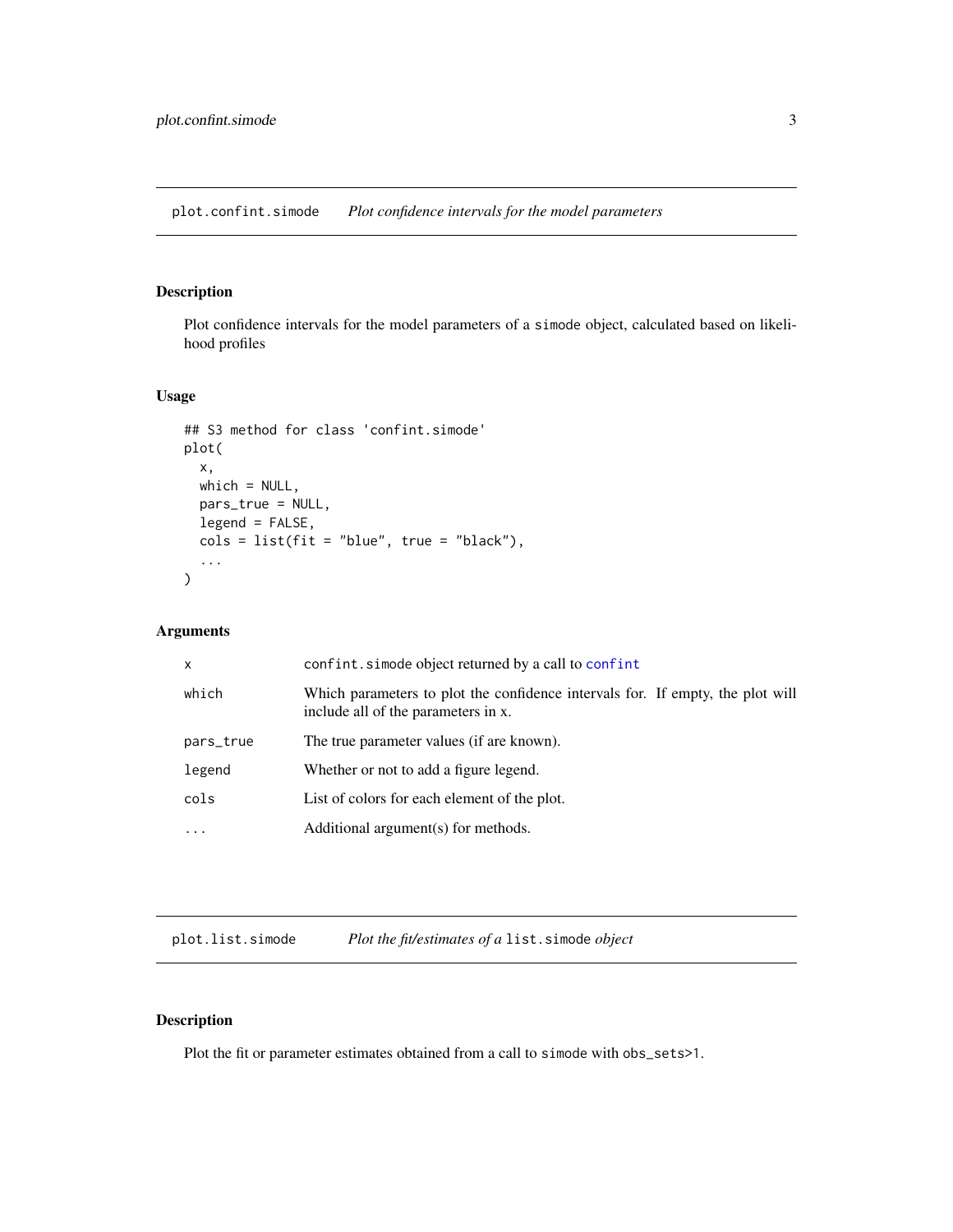#### Usage

```
## S3 method for class 'list.simode'
plot(
  x,
  type = c("fit", "est"),
  show = c("nls", "im", "both"),which = NULL,
  pars_true = NULL,
  time = NULL,
  plot_mean_sd = FALSE,
  plot_im_smooth = FALSE,
  legend = FALSE,
  mfrow = par("mfrow"),
  \text{cols} = \text{list}(\text{nls}\_ \text{fit} = \text{"blue", im}\_ \text{fit} = \text{"green", true = \text{"black", obs = \text{"red",}}im_smooth = "magenta"),
  ...
\mathcal{L}
```

| X            | list.simode object.                                                                                                                                                          |
|--------------|------------------------------------------------------------------------------------------------------------------------------------------------------------------------------|
| type         | Type of plot - 'fit' to plot the fitted equations and 'est' to plot the parameter<br>estimates.                                                                              |
| show         | Whether to plot the fit/estimates obtained using nonlinear least squares ('nls'),<br>integral-matching ('im') or both ('both').                                              |
| which        | Which variables to plot in case type='fit', or which parameters to plot in case<br>type='est'. If empty, the plot will include all of the variables/parameters in x.         |
| pars_true    | The true parameter values (if are known). Should be named using the parameter<br>names. If given, the true values for the variables/parameters will be added to the<br>plot. |
| time         | The time points to use for the fitted curves (relevant only for type='fit'). If<br>not given then the time points of the observations in x will be used.                     |
| plot_mean_sd | Plot the mean and standard deviation for the fit/estimates of the simode objects<br>in x. To be used when x is the result of fitting monte-carlo simulations.                |
|              | plot_im_smooth Whether or not to plot the smoothed curves created and used by the integral-<br>matching procedure (relevant only for type='fit').                            |
| legend       | Whether or not to add a figure legend.                                                                                                                                       |
| mfrow        | A vector of the form c(nr,nc) setting the layout of subplots in one plot (see also<br>par).                                                                                  |
| cols         | List of colors for each element of the plot.                                                                                                                                 |
| $\cdots$     | Additional argument(s) for methods.                                                                                                                                          |

<span id="page-3-0"></span>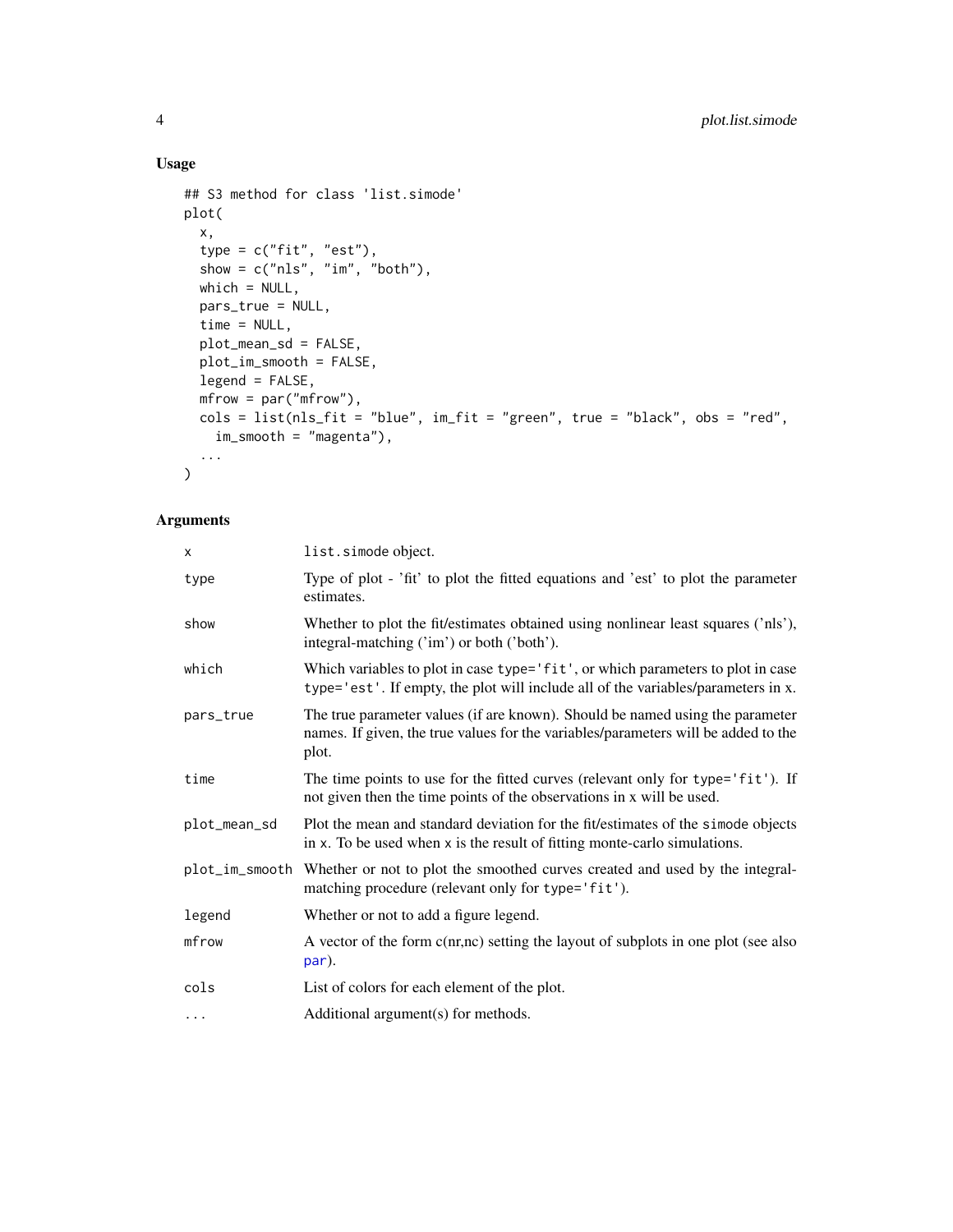<span id="page-4-0"></span>plot.profile.simode *Plot the likelihood profiles for the model parameters*

#### Description

Plot the likelihood profiles for the model parameters

#### Usage

```
## S3 method for class 'profile.simode'
plot(
 x,
 which = NULL,
 mfrow = par("mfrow"),
 cols = list(fit = "blue", threshold = "red"),
  ...
)
```
#### Arguments

| $\mathsf{x}$ | profile. simode object returned by a call to profile.                                                                |
|--------------|----------------------------------------------------------------------------------------------------------------------|
| which        | Which parameters to plot the likelihood profiles for. If empty, the plot will<br>include all of the parameters in x. |
| mfrow        | A vector of the form c(nr,nc) setting the layout of subplots in one plot (see also<br>par).                          |
| cols         | List of colors for each element of the plot.                                                                         |
| $\cdots$     | Additional argument(s) for methods.                                                                                  |
|              |                                                                                                                      |

plot.simode *Plot the fit/estimates of a* simode *object*

#### Description

Plot the fit or parameter estimates obtained from a call to simode.

#### Usage

```
## S3 method for class 'simode'
plot(
 x,
  type = c("fit", "est"),show = c("nls", "im", "both"),which = NULL,
 pars_true = NULL,
```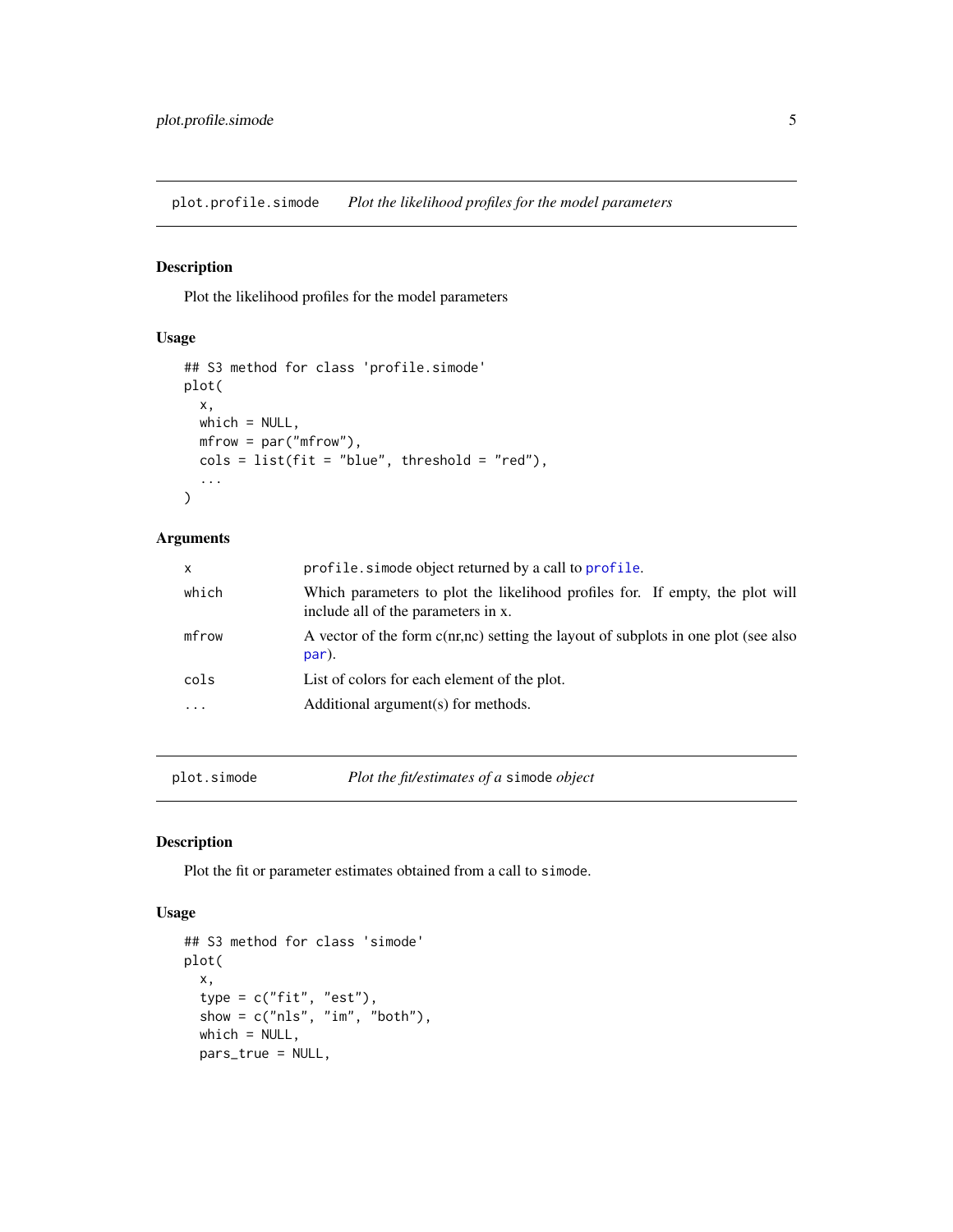```
time = NULL,
  plot_im_smooth = FALSE,
   legend = FALSE,
  mfrow = par("mfrow"),
  \text{cols} = \text{list}(\text{nls}\_\text{fit} = \text{"blue", im}\_\text{fit} = \text{"green", true = \text{"black", obs = \text{"red",}}im_smooth = "magenta"),
   ...
\mathcal{L}
```
#### Arguments

| simode object returned by a call to simode.                                                                                                                                  |
|------------------------------------------------------------------------------------------------------------------------------------------------------------------------------|
| Type of plot - 'fit' to plot the fitted variables and 'est' to plot the parameter<br>estimates.                                                                              |
| Whether to plot the fit/estimates obtained using nonlinear least squares ('nls'),<br>integral-matching ('im') or both ('both').                                              |
| Which variables to plot in case type='fit', or which parameters to plot in case<br>type='est'. If empty, the plot will include all of the variables/parameters in x.         |
| The true parameter values (if are known). Should be named using the parameter<br>names. If given, the true values for the variables/parameters will be added to the<br>plot. |
| The time points to use for the fitted curves (relevant only for type='fit'). If<br>not given then the time points of the observations in x will be used.                     |
| plot_im_smooth Whether or not to plot the smoothed curves created and used by the integral-<br>matching procedure (relevant only for type='fit').                            |
| Whether or not to add a figure legend.                                                                                                                                       |
| A vector of the form c(nr,nc) setting the layout of subplots in one plot (see also<br>par).                                                                                  |
| List of colors for each element of the plot.                                                                                                                                 |
| Additional argument(s) for methods.                                                                                                                                          |
|                                                                                                                                                                              |

<span id="page-5-1"></span>plot\_trace *Plot optimization trace of a call to* simode

#### Description

Plot a trace of the loss values and parameter estimates during the integral-matching/nonlinear least squares optimization within a call to simode. For the traces to exist, the arguments save\_im\_trace and/or save\_nls\_trace in [simode.control](#page-14-1) should be set to true, when calling simode.

<span id="page-5-0"></span>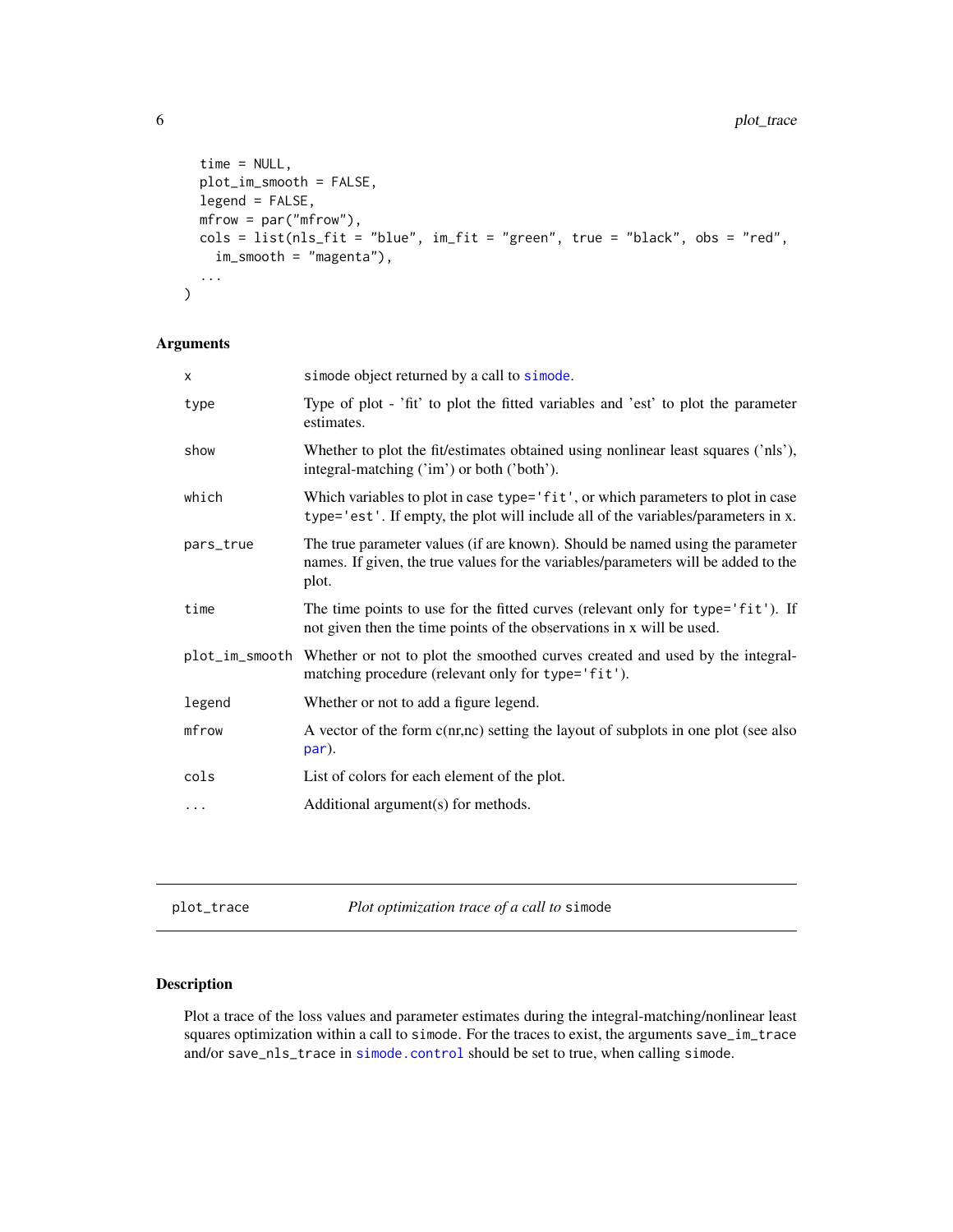#### <span id="page-6-0"></span>print.confint.simode 7

#### Usage

```
plot_trace(
 x,
 show = c("nls", "im", "both"),which = NULL,mfrow = par("mfrow"),
 cols = list(nls_fit = "blue", im_fit = "green"),
  ...
\mathcal{L}
```
#### Arguments

| $\mathsf{x}$ | simode object returned by a call to simode.                                                                                 |
|--------------|-----------------------------------------------------------------------------------------------------------------------------|
| show         | Whether to plot the estimates obtained using nonlinear least squares ('nls'),<br>integral-matching ('im') or both ('both'). |
| which        | Which parameters' traces to plot. If NULL, the trace for all the parameters in x<br>will be plotted.                        |
| mfrow        | A vector of the form c(nr,nc) setting the layout of subplots in one plot (see also<br>par).                                 |
| cols         | List of colors for each element of the plot.                                                                                |
| $\cdot$      | Additional argument(s) for methods.                                                                                         |
|              |                                                                                                                             |

print.confint.simode *Print method for* confint.simode *objects*

#### Description

Print method for confint.simode objects

#### Usage

```
## S3 method for class 'confint.simode'
print(x, \ldots)
```

| $\boldsymbol{\mathsf{x}}$ | The confint.simode object.          |
|---------------------------|-------------------------------------|
| $\cdots$                  | Additional argument(s) for methods. |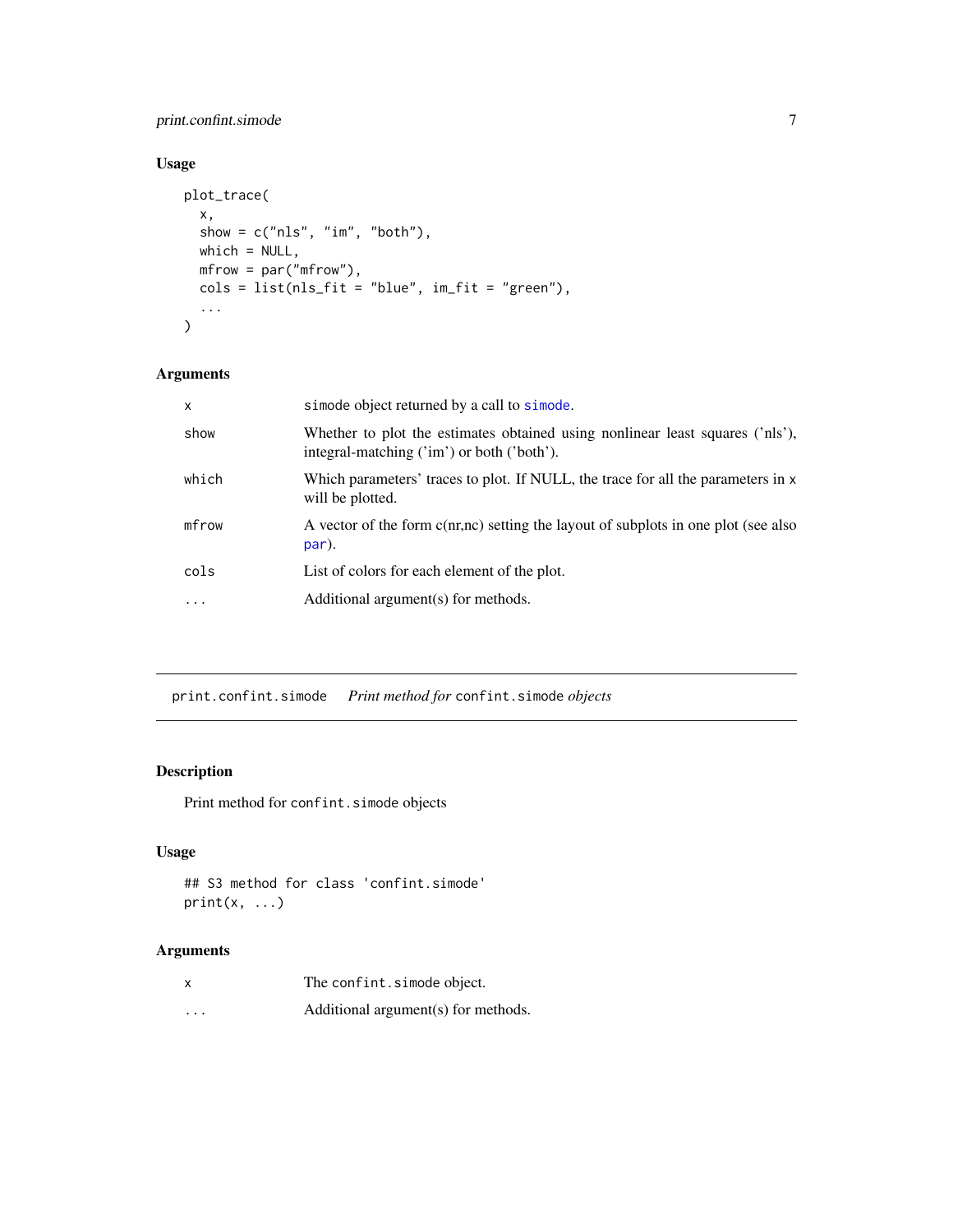<span id="page-7-0"></span>print.profile.simode *Print method for* profile.simode *objects*

#### Description

Print method for profile.simode objects

#### Usage

```
## S3 method for class 'profile.simode'
print(x, \ldots)
```
#### Arguments

| X        | The profile.simode object.          |
|----------|-------------------------------------|
| $\cdots$ | Additional argument(s) for methods. |

| print.simode | Print method for simode objects |
|--------------|---------------------------------|
|              |                                 |

#### Description

Print method for simode objects

#### Usage

```
## S3 method for class 'simode'
print(x, \ldots)
```

| X        | The simode object.                  |
|----------|-------------------------------------|
| $\cdots$ | Additional argument(s) for methods. |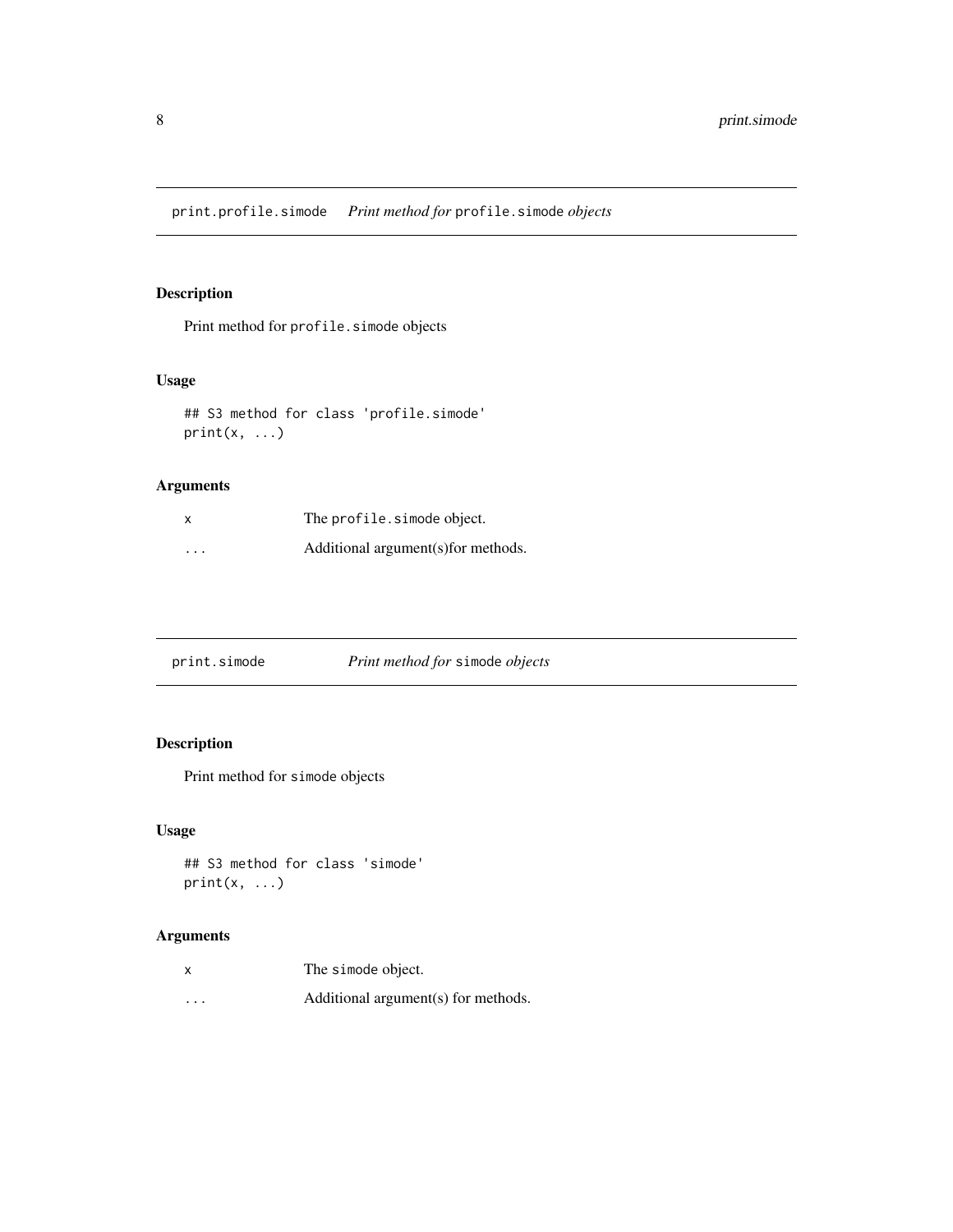<span id="page-8-0"></span>print.summary.simode *Print method for* summary.simode *objects*

#### Description

Print method for summary.simode objects

#### Usage

## S3 method for class 'summary.simode'  $print(x, \ldots)$ 

#### Arguments

| x                    | The summary.simode object.          |
|----------------------|-------------------------------------|
| $\ddot{\phantom{0}}$ | Additional argument(s) for methods. |

profile.simode *Calculate likelihood profiles for the model parameters*

#### Description

Calculate likelihood profiles for the model parameters

#### Usage

```
## S3 method for class 'simode'
profile(
 fitted,
  which = NULL,optim_type = c("nls", "both"),
  step_size,
 max\_steps = 100,alpha = 0.05,
  skip_err = TRUE,
  trace = \theta,
  save_to_log = FALSE,
  ...
)
```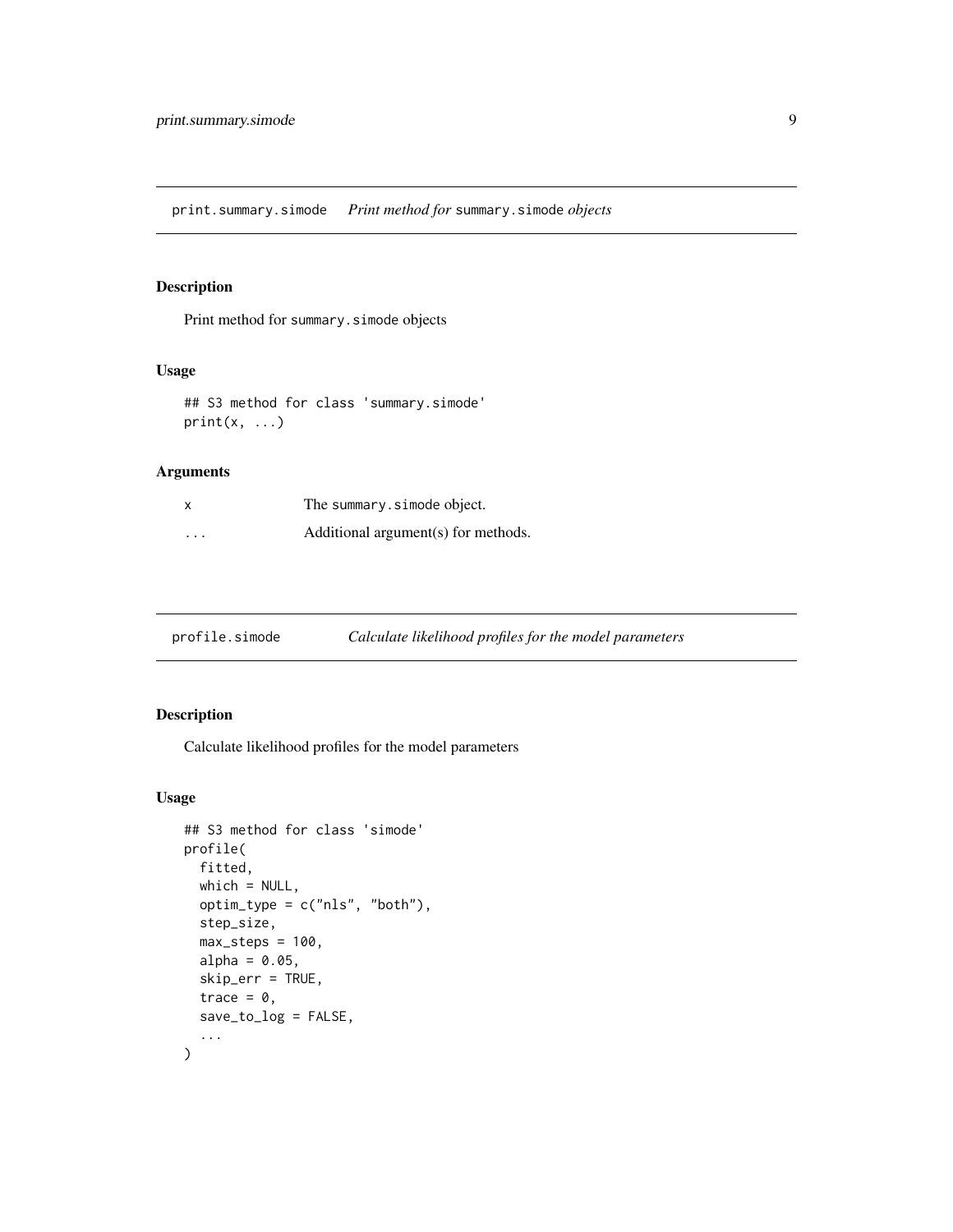#### <span id="page-9-0"></span>Arguments

| fitted      | simode object returned by a call to simode.                                                                                                                                         |
|-------------|-------------------------------------------------------------------------------------------------------------------------------------------------------------------------------------|
| which       | Which parameters to estimate the profile for.                                                                                                                                       |
| optim_type  | Whether to calculate the profiles based on maximum-likelihood optimization<br>only ('nls') or based on integral-matching followed by maximum-likelihood op-<br>timization ('both'). |
| step_size   | Step size for profiling (one value for all parameters or a value for each parameter<br>in which).                                                                                   |
| max_steps   | Maximum number of steps to take in each direction.                                                                                                                                  |
| alpha       | Maximum (two-sided) likelihood ratio test confidence level to find.                                                                                                                 |
| skip_err    | Whether on not to stop the calculation if encountering a problem with one point<br>in the profile.                                                                                  |
| trace       | Report level $(0-4)$ , with higher values producing more tracing information.                                                                                                       |
| save_to_log | Whether to redirect output to log file. The log file will be saved to tempdir().                                                                                                    |
| .           | Additional argument(s) for methods.                                                                                                                                                 |

#### Details

If the call to [simode](#page-9-1), which returned the fitted object given to this method, included a user-defined likelihood function (with the calc\_nll argument), then the likelihood profiles will be calculated using this function. Otherwise, the profiles will be calculated using a likelihood based on a Gaussian distribuion with fixed sigma, where sigma will be estimated in the background together with the rest of the model parameters.

#### Value

The likelihood profiles.

<span id="page-9-1"></span>simode *Statistical inference of ordinary differential equations using separable integral-matching*

#### Description

Estimating the parameters of an ODE system in two stages: 1) Estimate the parameters using separable integral-matching, 2) Estimate the parameters using nonlinear least squares starting from the values obtained in stage 1.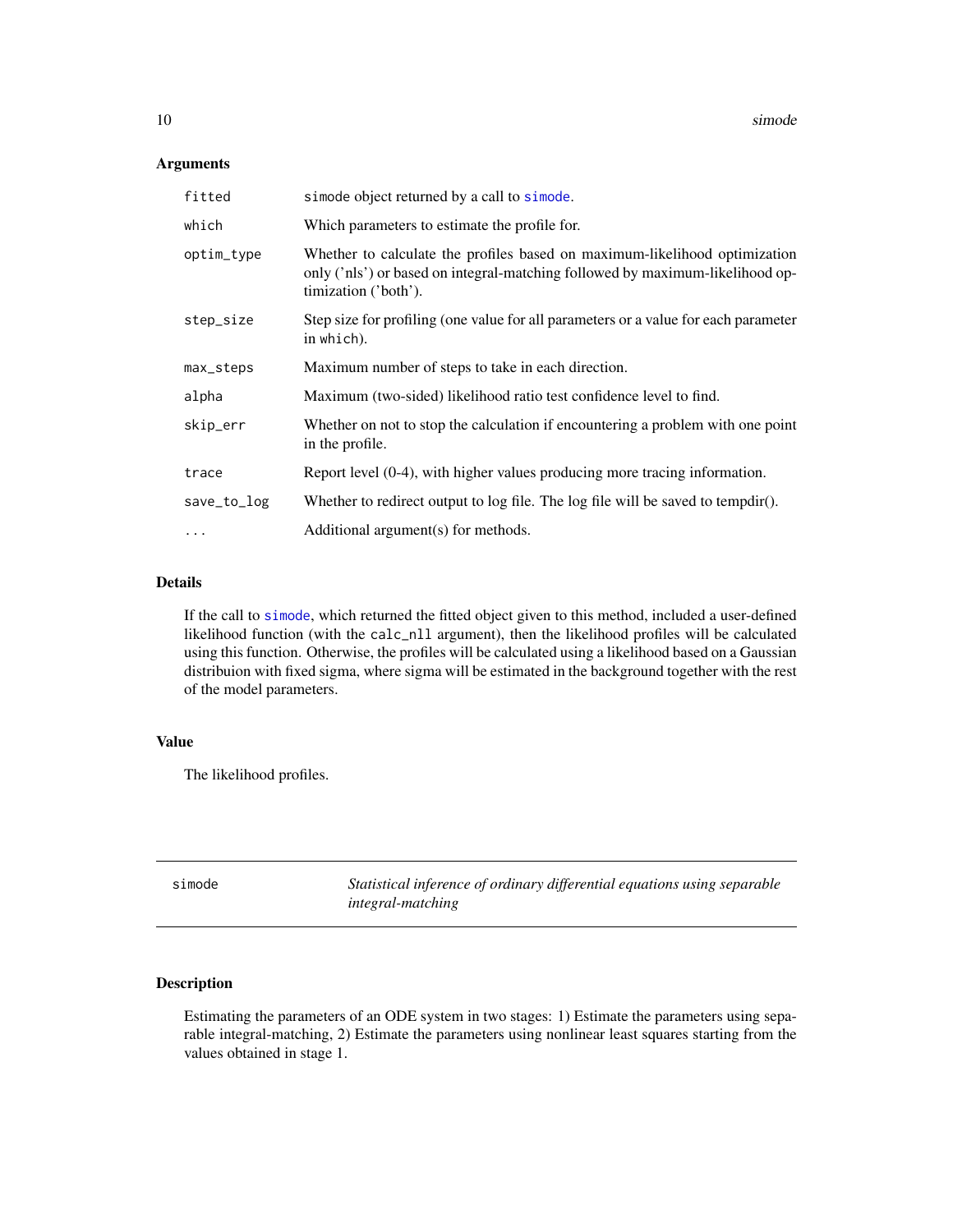#### simode that the same simulation of the same simulation of the same simulation of the same simulation of the same simulation of the same simulation of the same simulation of the same simulation of the same simulation of the

#### Usage

```
simode(
  equations,
 pars,
  time,
 obs,
 obs\_sets = 1,
 nlin_pars = NULL,
 likelihood_pars = NULL,
 fixed = NULL,start = NULL,
  lower = NULL,
  upper = NULL,
  im_method = c("separable", "non-separable"),
  decouple_equations = FALSE,
  gen_obs = NULL,
 calc\_nll = NULL,scale_pars = NULL,
  simode_ctrl = simode.control(),
  ...
\mathcal{L}
```

| equations | Named vector. The equations describing the ODE system. Each element of<br>the vector should contain a character representation of the right-hand side of an<br>equation, and should be named according to the left-hand side of the equation<br>(i.e., the variable name). An equation can contain parameters appearing in pars,<br>variables appearing in the equations names, observed non-modeled variables<br>appearing in obs, and/or any function of 't', which is a reserved symbol for the<br>time domain. |
|-----------|--------------------------------------------------------------------------------------------------------------------------------------------------------------------------------------------------------------------------------------------------------------------------------------------------------------------------------------------------------------------------------------------------------------------------------------------------------------------------------------------------------------------|
| pars      | The names of the parameters and initial conditions to be estimated. An initial<br>condition name for a certain variable is the name given to the relevant equation<br>in equations (e.g., if an equation is named 'x' than its initial condition should<br>be named 'x' as well). Note: The symbol 't' is reserved for the time domain and<br>cannot be used as a parameter name.                                                                                                                                  |
| time      | Time points of the observations. Either a vector, if the same time points were<br>used for observing all variables, or a list of vectors the length of obs, of which<br>each element is the length of the relevant element in obs.                                                                                                                                                                                                                                                                                 |
| obs       | Named list. The observations. When obs_sets=1, obs should contain a list of<br>vectors with observations of either a variable described by one of the equations<br>(named according to the relevant equation name) or a non-modeled variable<br>appearing in one of the equations. Each observations vector should be the length<br>of the relevant time vector. When obs_sets>1, obs should contain a list, where<br>each list member is a list that fits the description in the case of obs_sets=1.              |
| obs_sets  | Number of observations sets. When obs_sets>1, the function will fit the set of<br>observations according to the value of obs_sets_fit in simode_ctrl.                                                                                                                                                                                                                                                                                                                                                              |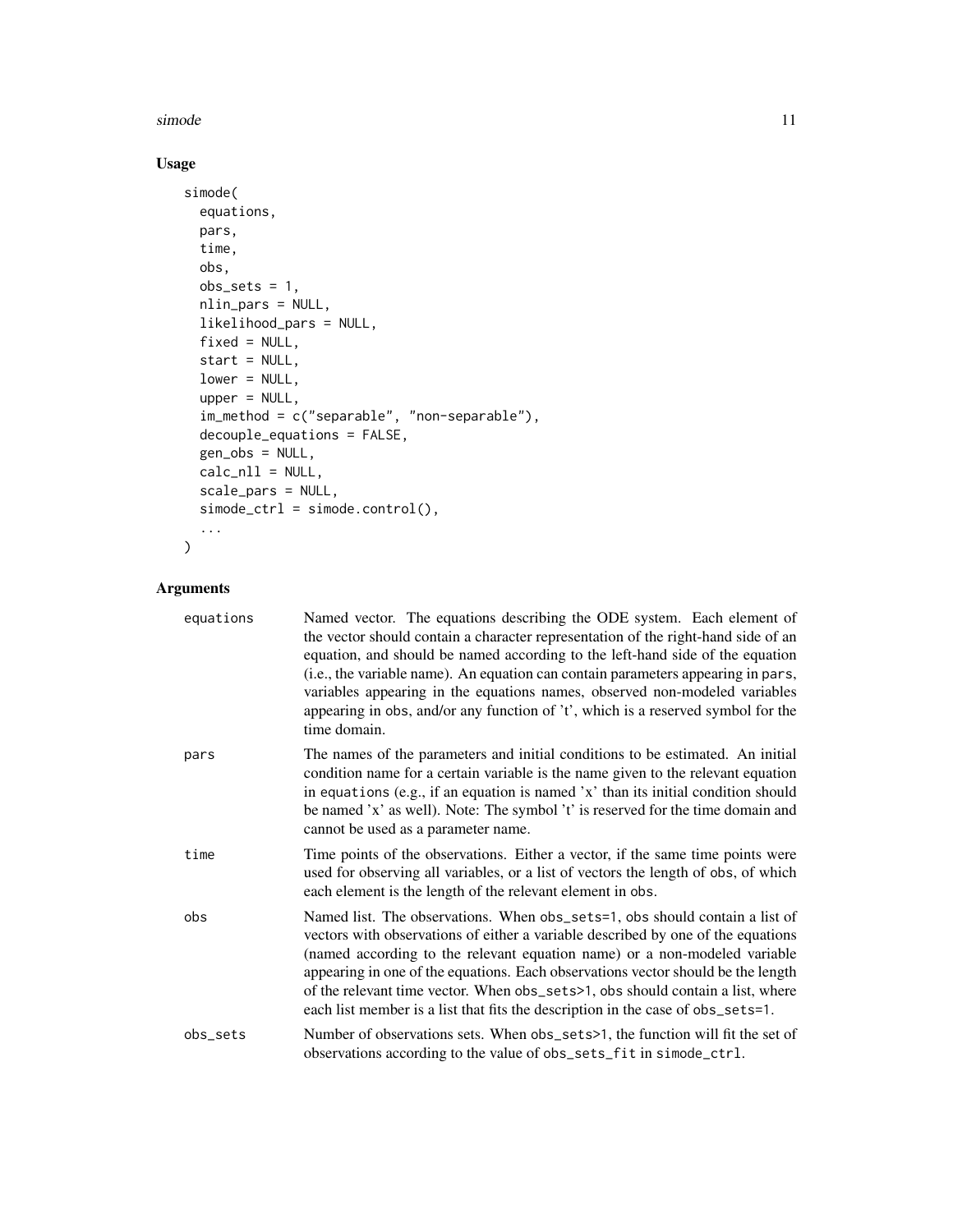<span id="page-11-0"></span>

| nlin_pars          | Names of parameters or initial conditions that will be estimated in stage 1 using<br>nonlinear least squares optimization. The parameter names in nlin_pars must<br>appear in pars.                                                                                                                         |  |
|--------------------|-------------------------------------------------------------------------------------------------------------------------------------------------------------------------------------------------------------------------------------------------------------------------------------------------------------|--|
| likelihood_pars    |                                                                                                                                                                                                                                                                                                             |  |
|                    | Names of likelihood parameters not appearing in the ODE system, which are<br>needed for the the user-defined function calc_nll. The parameter names in<br>likelihood_pars must appear in pars.                                                                                                              |  |
| fixed              | Named vector. Fixed values for one or more of the ODE system parameters or<br>initial conditions. Parameters in this list will not be estimated.                                                                                                                                                            |  |
| start              | Named vector. Starting values for optimization of parameters/initial condi-<br>tions. Must contain starting values for all the parameters in nlin_pars and<br>likelihood_pars. If im_method="non-separable", can optionally contain start-<br>ing values for any other parameter/initial condition.         |  |
| lower              | Named vector. Lower bounds for any parameter/initial condition.                                                                                                                                                                                                                                             |  |
| upper              | Named vector. Upper bounds for any parameter/initial condition.                                                                                                                                                                                                                                             |  |
| im_method          | The method to use for integral-matching. Default "separable" means that linear<br>parameters are estimated directly while "non-separable" means that linear pa-<br>rameters are estimated using nonlinear least squares optimization. If none of the<br>parameters are linear then the default can be used. |  |
| decouple_equations |                                                                                                                                                                                                                                                                                                             |  |
|                    | Whether to fit each equation separately in the integral-matching stage.                                                                                                                                                                                                                                     |  |
| gen_obs            | An optional user-defined function for completing missing observations (see De-<br>tails).                                                                                                                                                                                                                   |  |
| calc_nll           | An optional user-defined function for calculating negative log-likelihood for the<br>model (see Details).                                                                                                                                                                                                   |  |
| scale_pars         | An optional user-defined function for scaling transformations of parameters es-<br>timated using non-linear optimization (see Details).                                                                                                                                                                     |  |
| simode_ctrl        | Various control parameters. See simode.control.                                                                                                                                                                                                                                                             |  |
| $\cdots$           | Additional arguments passed to optim, gen_obs and calc_nll                                                                                                                                                                                                                                                  |  |

#### Details

gen\_obs can be used in cases of a partially observed system, for which observations of the missing variables can be generated given values for the system parameters. The function will be called during the optimization using integral-matching.

It must be defined as gen\_obs <-function(equations,pars,x0,time,obs,...), where:

- equations the ODE equations
- pars the parameter values
- x0 the initial conditions
- time the timing of the observations (vector or list)
- obs the observations
- ... additional parameters passed from the call to [simode](#page-9-1)

The function should return a list with two items: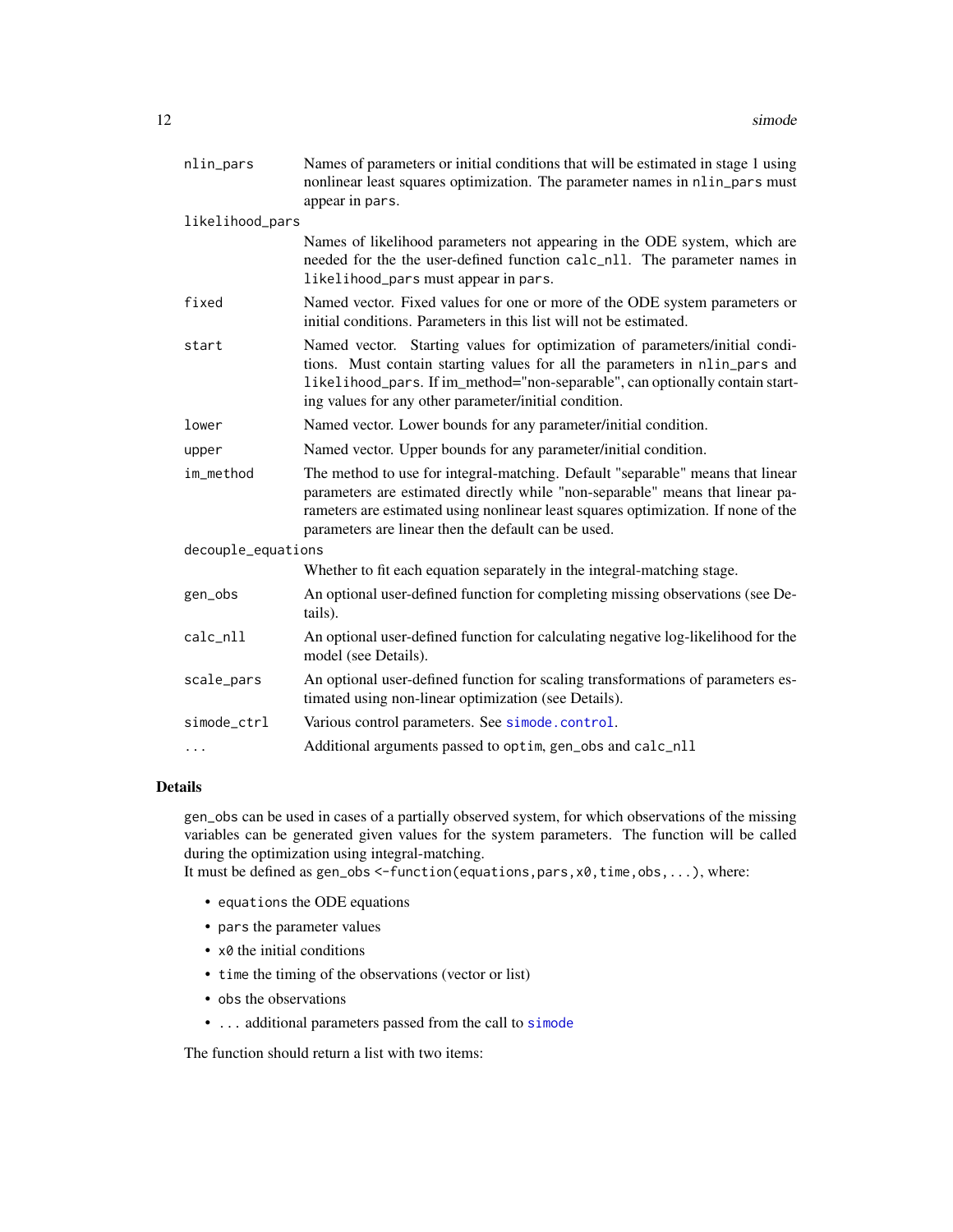#### <span id="page-12-0"></span>simode that the state of the state of the state of the state of the state of the state of the state of the state of the state of the state of the state of the state of the state of the state of the state of the state of th

- time the vector or list of time points of the observations
- obs the list of observations with the newly generated observations

calc\_nll allows the user to pass his own likelihood function to be used in the optimization in the second stage (if not defined, the default nonlinear least squares optimization will be used). The likelihood function will also be used in a following call to [profile](#page-0-0), for the calculation of likelihood profiles. It must be defined as  $calc\_n11 \leq function(pars, time, obs, model\_out, ...),$  where:

- pars the parameter values
- time the timing of the observations (vector or list)
- obs the observations
- model\_out the model output returned from a call to [solve\\_ode](#page-17-1). If time is a list with possibly different times for each variable then model\_out will contain a union of all these times.
- ... additional parameters passed from the call to [simode](#page-9-1)

The function should return the negative log-likelihood.

scale\_pars allows the user to pass a function for rescaling transformations of some/all of the parameters estimated using non-linear optimization. The function will be called at each step of the optimization with the current values of the parameters, as the optimization algorithm sees them, and will return rescaled parameters values to be used in estimation of the direct parameters (stage 1) and in solving the ODE equations (stage 2). It must be defined as  $scale\_pars <$ -function(pars,...), where:

- pars the parameter values
- ... additional parameters passed from the call to [simode](#page-9-1)

The function should return the rescaled parameter values.

#### Value

If obs\_sets=1, the function returns a simode object containing the parameter estimates and solutions after integral-matching (stage 1) and after nonlinear least squares optimization (stage 2). If obs\_sets>1 and obs\_sets\_fit!="together" in simode\_ctrl, the function returns a list.simode object which is a list of simode objects the length of obs\_sets.

#### References

Dattner & Klaassen (2015). Optimal Rate of Direct Estimators in Systems of Ordinary Differential Equations Linear in Functions of the Parameters, Electronic Journal of Statistics, Vol. 9, No. 2, 1939-1973.

Dattner, Miller, Petrenko, Kadouriz, Jurkevitch & Huppert (2017). Modelling and Parameter Inference of Predator-prey Dynamics in Heterogeneous Environments Using The Direct Integral Approach, Journal of The Royal Society Interface 14.126: 20160525.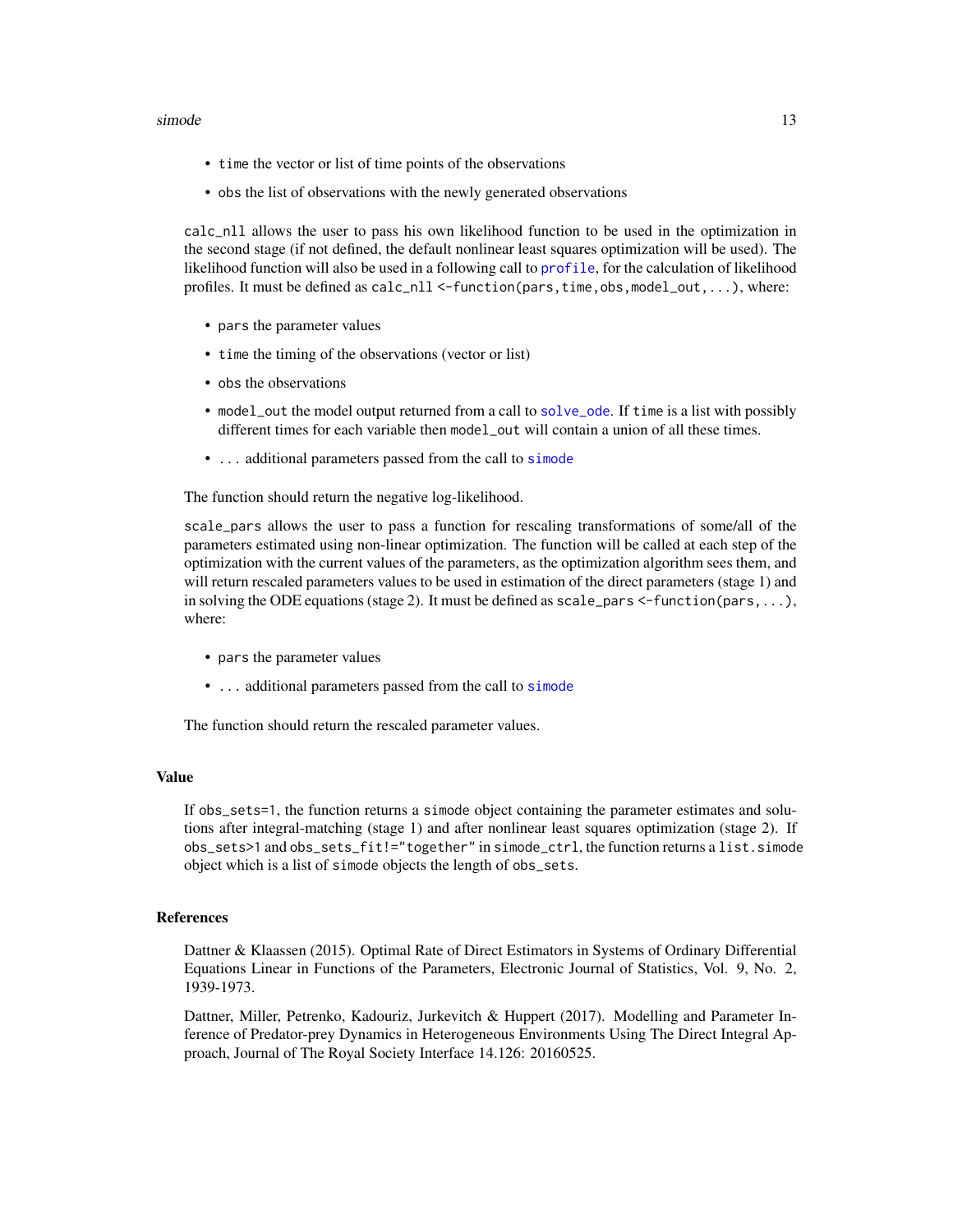14 simode simon and the simon simon simon simon simon simon simon simon simon simon simon simon simon simon si

#### Examples

```
## =================================================
## Predator-Prey Lotka-Volterra model
## =================================================
## generate model equations and parameters (X=Prey,Y=Predator)
pars <- c('alpha','beta','gamma','delta')
vars <- c('X','Y')
eq_X <- 'alpha*X-beta*X*Y'
eq_Y <- 'delta*X*Y-gamma*Y'
equations <- c(eq_X,eq_Y)
names(equations) <- vars
x0 \leq -c(0.9, 0.9)names(x0) <- vars
theta <-c(2/3, 4/3, 1, 1)names(theta) <- pars
## generate observations
n < -50time <- seq(0,25,length.out=n)
model_out <- solve_ode(equations,theta,x0,time)
x_det <- model_out[,vars]
set.seed(1000)
sigma <- 0.05
obs <- list()
for(i in 1:length(vars)) {
  obs[[i]] <- pmax(0, rnorm(n,x_det[,i],sigma))
}
names(obs) <- vars
## estimate model parameters with known initial conditions
simode_fit1 <- simode(equations=equations, pars=pars, fixed=x0, time=time, obs=obs)
plot(simode_fit1, type='fit', time=seq(0,25,length.out=100), pars_true=theta, mfrow=c(2,1))
plot(simode_fit1, type='est', pars_true=theta)
## estimate model parameters and initial conditions
simode_fit2 <- simode(equations=equations, pars=c(pars,vars), time=time, obs=obs)
plot(simode_fit2, type='fit', time=seq(0,25,length.out=100), pars_true=c(theta,x0), mfrow=c(2,1))
plot(simode_fit2, type='est', pars_true=c(theta,x0))
profiles_fit2 <- profile(simode_fit2,step_size=0.01,max_steps=50)
plot(profiles_fit2,mfrow=c(2,3))
ci_fit2 <- confint(profiles_fit2)
ci_fit2
plot(ci_fit2,pars_true=c(theta,x0),legend=TRUE)
```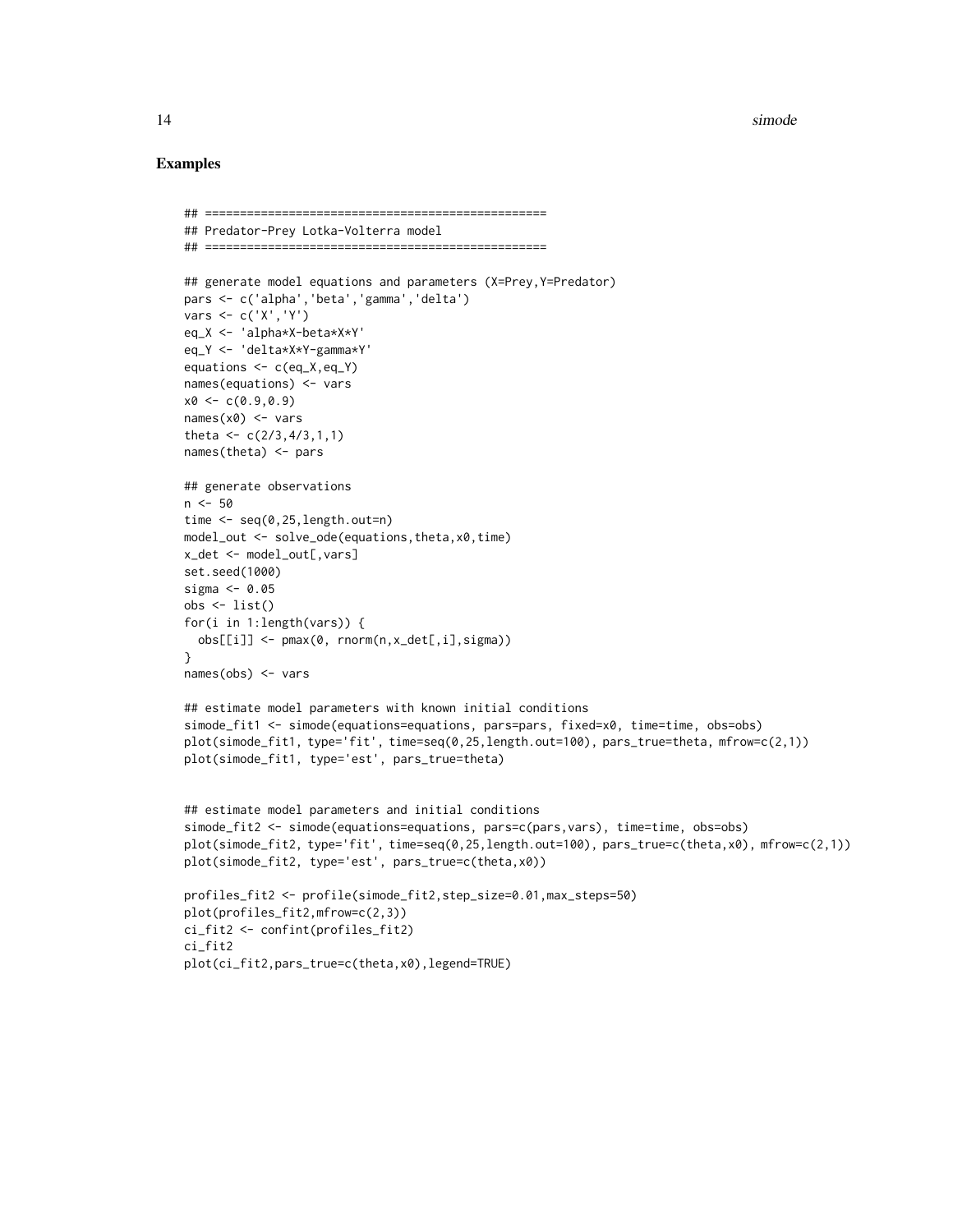<span id="page-14-1"></span><span id="page-14-0"></span>

#### Description

Class containing control parameters for a call to simode

#### Usage

```
simode.control(
  optim_type = c("both", "im", "nls"),
  im_optim_method = c("BFGS", "Nelder-Mead", "CG", "L-BFGS-B", "SANN", "Brent",
    "Rcgmin", "Rvmmin"),
 nls_optim_method = c("BFGS", "Nelder-Mead", "CG", "L-BFGS-B", "SANN", "Brent",
    "Rcgmin", "Rvmmin"),
  im_optim_control = list(),
  nls_optim_control = list(),
  ode_control = list(method = "lsoda"),
  im_smoothing = c("splines", "kernel", "none"),
  im\_grid\_size = 0,
  bw_factor = 1.5,
  use_pars2vars_mapping = FALSE,
  trace = 0,
  save_im_trace = FALSE,
  save_nls_trace = FALSE,
  obs_sets_fit = c("separate", "separate_x0", "together"),
 parallel = FALSE,
  save_to_log = FALSE
)
```
#### Arguments

| optim_tvpe | Controls what optimization will be performed: either only integral-matching              |
|------------|------------------------------------------------------------------------------------------|
|            | ('im'), only nonlinear least squares ('nls') or both (the default, i.e., first integral- |
|            | matching then nonlinear least squares starting from the integral-matching esti-          |
|            | mates).                                                                                  |

```
im_optim_method
```
Method for optimization during the integral-matching stage. Accepted values are any method supported by the method argument in [optim](#page-0-0), as well as \'Rvmmin\' and \'Rcgmin\', if the relevant packages are installed.

#### nls\_optim\_method

Method for optimization during the nonlinear least squares stage. Accepted values are the same as in im\_optim\_method.

#### im\_optim\_control

A list with control parameters for optimization during the integral-matching stage. Can include anything that would appear in the control argument in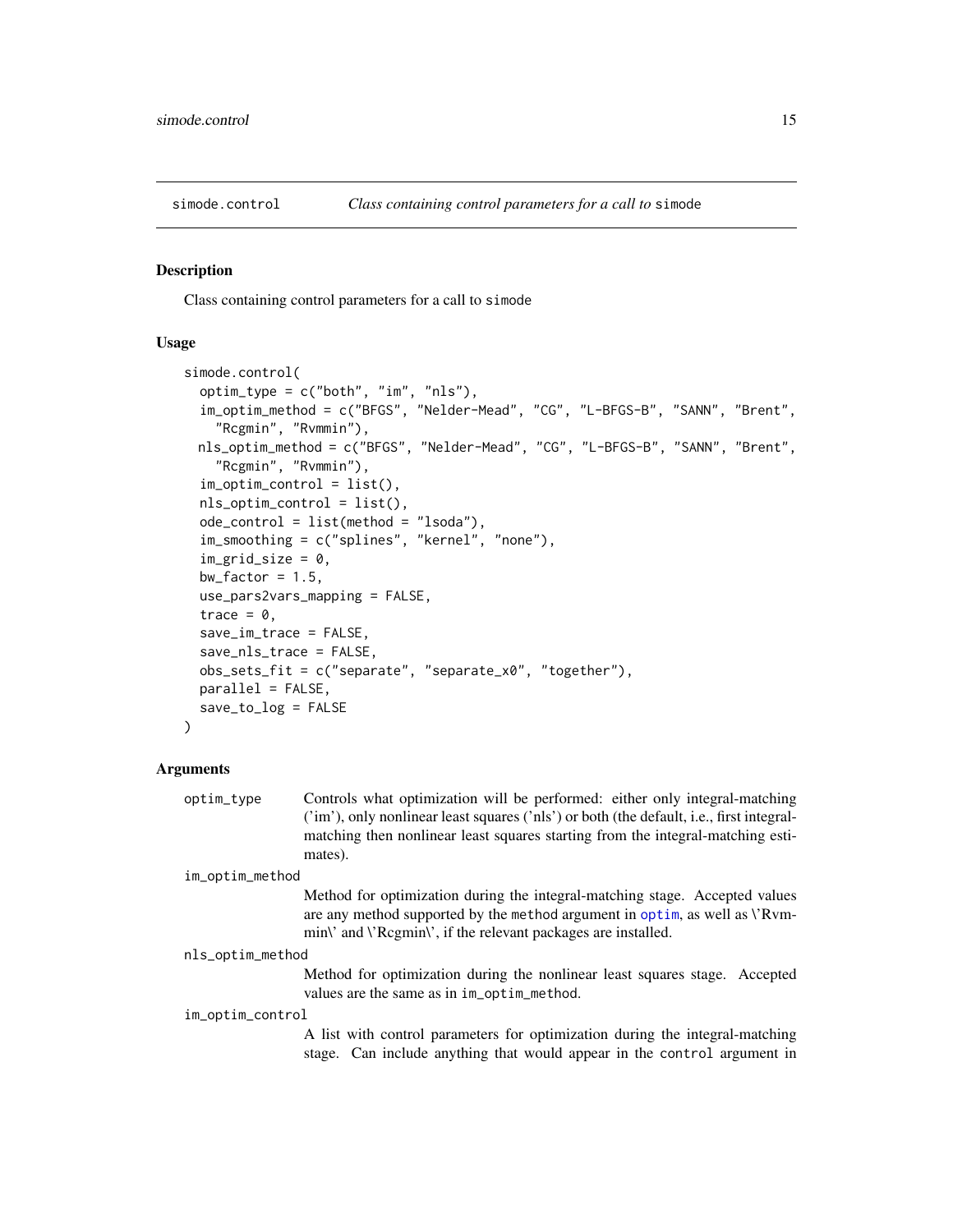<span id="page-15-0"></span>

|                       | optim/Rvmmin/Rcgmin (depending on the choice of im_optim_method). See<br>optim, Rvmmin, Rcgmin.                                                                                                                                                                                                                                                                                                                               |
|-----------------------|-------------------------------------------------------------------------------------------------------------------------------------------------------------------------------------------------------------------------------------------------------------------------------------------------------------------------------------------------------------------------------------------------------------------------------|
| nls_optim_control     |                                                                                                                                                                                                                                                                                                                                                                                                                               |
|                       | Control parameters for optimization during the nonlinear least squares stage (as<br>in im_optim_control)                                                                                                                                                                                                                                                                                                                      |
| ode_control           | A list with control parameters for the ODE solver. Can include the argument<br>method appearing in the arguments to ode, as well as any other control parame-<br>ters accepted as additional parameters in the call to ode.                                                                                                                                                                                                   |
| im_smoothing          | Choice of type of smoothing during the integral-matching stage (see Details).                                                                                                                                                                                                                                                                                                                                                 |
| im_grid_size          | Number of points used in integral-matching grid (not relevant when im_smoothing='kernel').<br>Value $\leq$ =0 means the grid size will be set according to maximum number of ob-<br>servations for any of the equations in the call to simode.                                                                                                                                                                                |
| bw_factor             | Controls the bandwidth when im_smoothing='kernel'. The bandwidth for<br>each equation will be bw_factor*the maximum time interval between two ob-<br>servations (should be $\geq$ = 1).                                                                                                                                                                                                                                       |
| use_pars2vars_mapping |                                                                                                                                                                                                                                                                                                                                                                                                                               |
|                       | Whether to use pars2vars mapping (see Details).                                                                                                                                                                                                                                                                                                                                                                               |
| trace                 | Report level (0-4), with higher values producing more tracing information (see<br>Details).                                                                                                                                                                                                                                                                                                                                   |
| save_im_trace         | Whether to save trace information of integral-matching optimization, which can<br>then be plotted using plot_trace.                                                                                                                                                                                                                                                                                                           |
| save_nls_trace        | Whether to save trace information of nonlinear least squares optimization, which<br>can then be plotted using plot_trace.                                                                                                                                                                                                                                                                                                     |
| obs_sets_fit          | Controls the way multiple observation sets are fitted: either "separate" (each set<br>can be fitted with its own parameter values and initial conditions), "separate_x0"<br>(same parameter values fitted for all sets while initial conditions may be different<br>for each set) or "together" (fitting the mean of all observations sets).                                                                                  |
| parallel              | Controls whether to fit sequentially or in parallel multiple observation sets (obs_sets>1<br>in the call to simode) that are fitted separately (obs_sets_fit="separate").<br>Fitting in parallel requires that the parallel package will be installed. When<br>running in parallel, output will not be displayed regardless of the trace level.<br>Instead, one can set save_to_log to true to save the output to a log file. |
| save_to_log           | Controls whether to redirect output to a log file. If true, output will be saved to<br>the file 'simode.log' in tempdir.                                                                                                                                                                                                                                                                                                      |

#### Details

Possible values for im\_smoothing are \'splines\' (the default), in which case smoothing will be performed using [smooth.spline](#page-0-0) with generalized cross-validation, \'kernel\', using own kernel smoother function, or \'none\' (using the observations as is, with interpolation if necessary). use\_pars2vars\_mapping controls whether to use a mapping of which equations are affected by each of the parameters. When set to true, previous matrices computed as part of the integral-matching estimation are stored during the integral-matching optimization, and are updated only for the equations that were affected by the change in the parameter estimates from the previous iteration. When the number of equations is large and some of the parameters affect only a few equations, setting this option to true can significantly reduce the optimization time during the integral-matching stage (while increasing the storage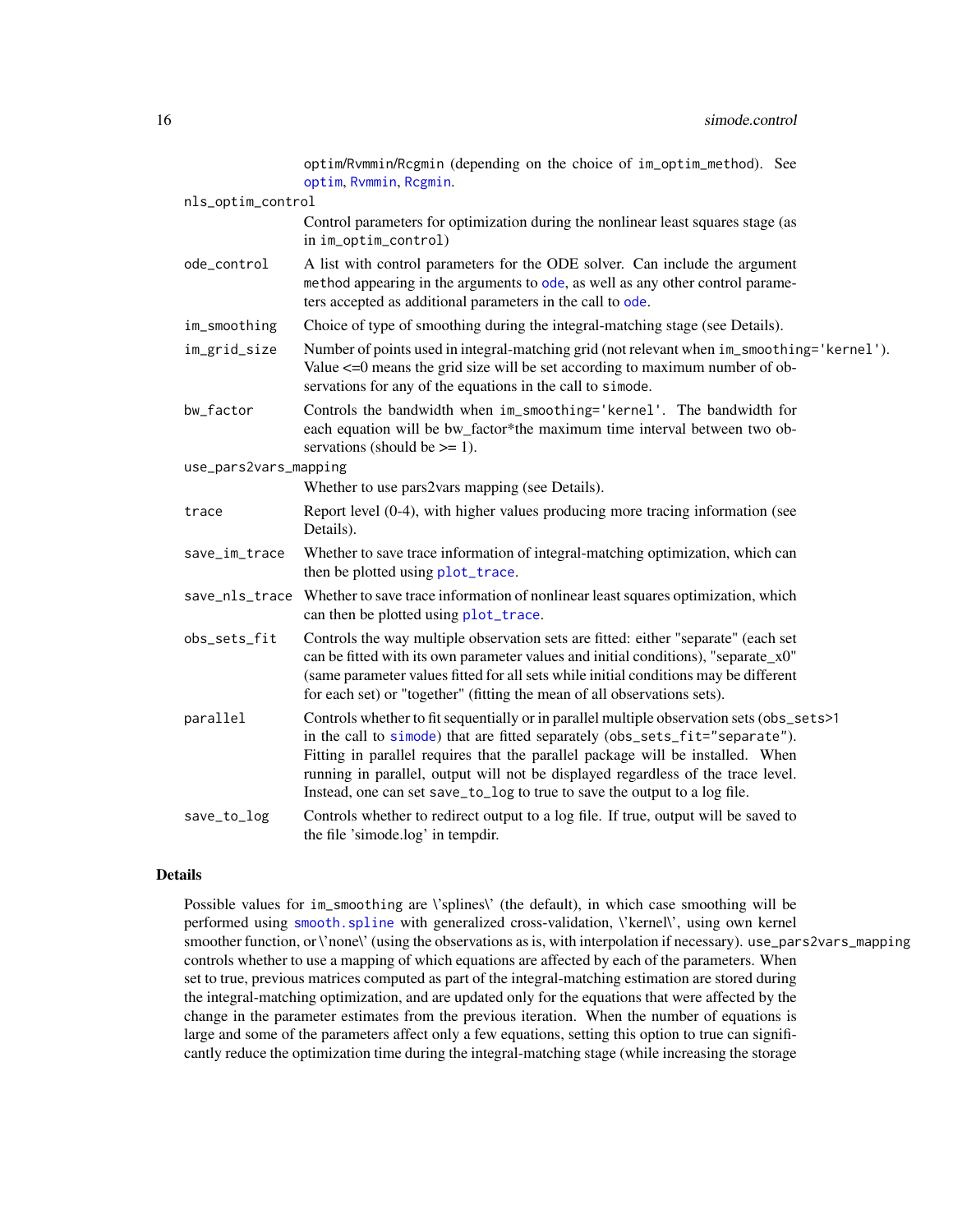<span id="page-16-0"></span>usage). This is especially true with derivative based optimization methods (such as \'BFGS\' of optim) which updates only one of the optimized parameters in each iteration. trace has 5 possible levels:

With trace=0, there would be no output displayed if there are no errors.

With trace=1, a message will be displayed at the beginning and end of each optimization stage. With trace=2, non-critical errors occurring during the optimization iterations will be displayed.

With trace=3, non-critical warnings occurring during the optimization iterations will be displayed. With trace=4, the calculated loss value for each iteration of the integral-matching and nonlinear least squares optimizations will be displayed.

#### sir\_example *Example dataset for a multi-group SIR model*

#### **Description**

A model for the spread of a seasonal influenza epidemics in two groups over five seasons.

#### Usage

sir\_example

#### Format

A list containing the following variables:

equations The ODE equations describing the system, including ten equations for the susceptible dynamics (2 groups \* 5 seasons) and ten equations for the infected dynamics.

beta The 2x2 transmission matrix parameters (in time unit of weeks).

gamma The recovery rate parameter (in time unit of weeks).

kappa The relative infectiousness of seasons 2-5 compared to season 1.

S0 The initial conditions for the susceptible variables.

I0 The initial conditions for the infected variables.

time Times in which the observations were made (in weeks).

obs A list of observations of the infected variables, generated using Gaussian measurement error with sigma=1e-3.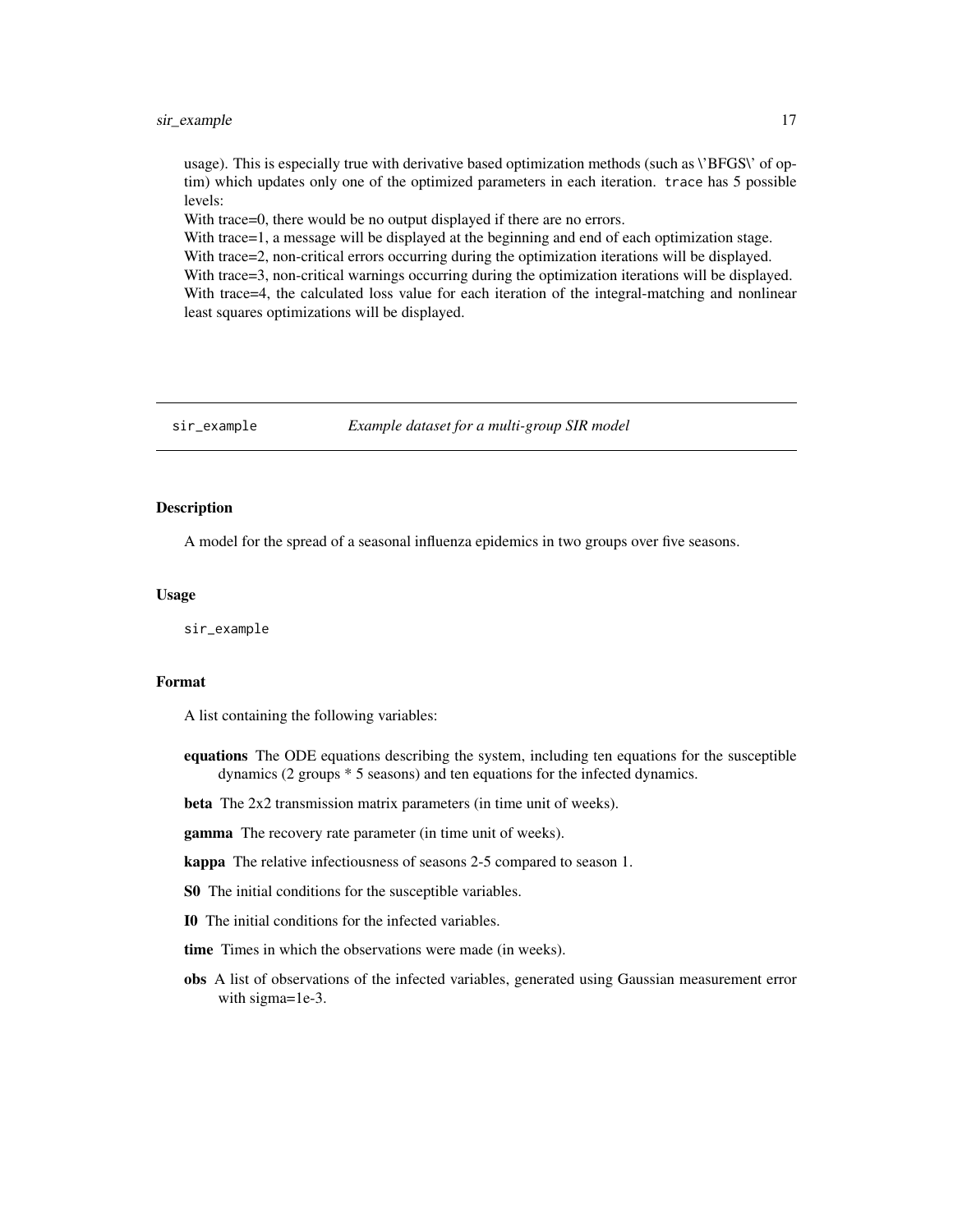<span id="page-17-1"></span><span id="page-17-0"></span>

#### Description

A wrapper for the [ode](#page-0-0) function that solves a system of ordinary differential equations described using symbolic equations.

#### Usage

solve\_ode(equations, pars, x0, time, xvars = NULL, ...)

#### Arguments

| equations | The equations describing the ODE system. See simode.                      |
|-----------|---------------------------------------------------------------------------|
| pars      | The parameter values. Named according to their names in equations.        |
| x0        | The initial conditions. Named accroding to the names of equations.        |
| time      | The time points for which the ODE variables' values will be computed.     |
| xvars     | External observations of time-dependant variables refered to in equations |
| $\cdots$  | Additional argument(s) for methods.                                       |
|           |                                                                           |

#### Value

A matrix whose first column contains the given time points and subsequent columns hold the computed ODE equations' values at these time points.

| solve_ode2 | Ordinary differential equations solver using a simode object |  |
|------------|--------------------------------------------------------------|--|
|------------|--------------------------------------------------------------|--|

#### Description

A wrapper for the [ode](#page-0-0) function that solves a system of ordinary differential equations described using symbolic equations.

#### Usage

```
solve\_ode2(x, type = c("both", "im", "nls"))
```
#### Arguments

| $\boldsymbol{\mathsf{x}}$ | A simode object returned from a call to simode. |
|---------------------------|-------------------------------------------------|
| type                      | Which solution to generate ('both'\'nls'\'im'). |

#### Value

A matrix whose first column contains the given time points and subsequent columns hold the computed ODE equations' values at these time points.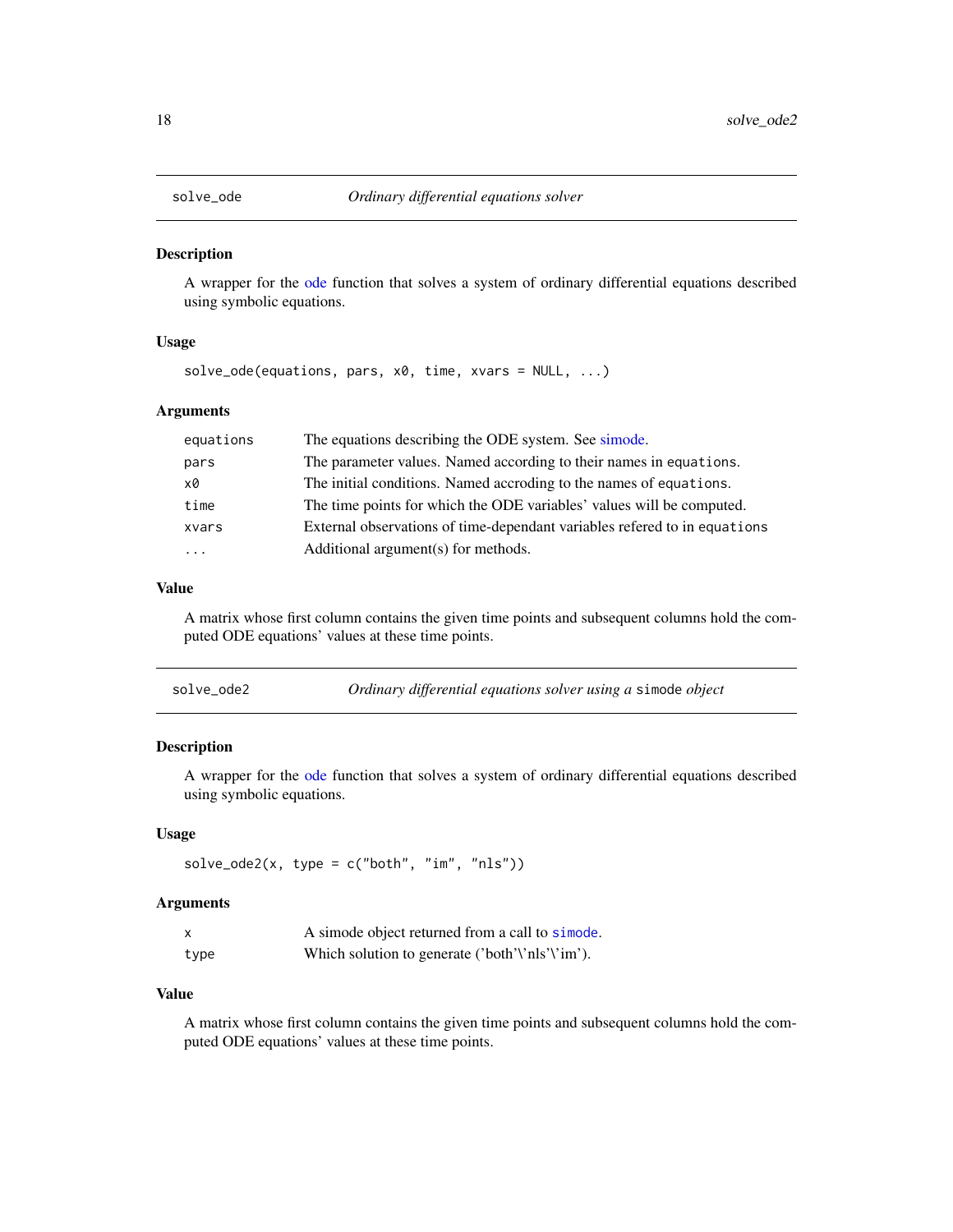<span id="page-18-0"></span>summary.list.simode *Summary method for* list.simode *objects*

#### Description

Summary method for list.simode objects

#### Usage

```
## S3 method for class 'list.simode'
summary(
 object,
  sum_mean_sd = FALSE,
 pars_true = NULL,
 digits = max(3, getOption("digits") - 3),...
)
```
#### Arguments

| object      | list. simode object returned by a call to simode with obs_sets>1                                                                                                                                      |
|-------------|-------------------------------------------------------------------------------------------------------------------------------------------------------------------------------------------------------|
| sum_mean_sd | Whether to calculate mean and standard deviation for the parameter estimates in<br>the fits included in the given object. To be used when object is the result of<br>fitting monte-carlo simulations. |
| pars_true   | The true parameter values (relevant only for when sum_mean_sd=TRUE). When<br>given, the summary will also include the bias and RMSE for each parameter<br>estimate.                                   |
| digits      | The number of significant digits to use.                                                                                                                                                              |
| $\cdot$     | Additional argument(s) for methods.                                                                                                                                                                   |
|             |                                                                                                                                                                                                       |

#### Value

The mean and standard deviation for the loss values and parameter estimates obtained from the integral-matching and nonlinear least squares optimizations. If pars\_true is given, then will also calculate bias and RMSE for the parameter estimates.

summary.simode *Summary method for* simode *objects*

#### Description

Summary method for simode objects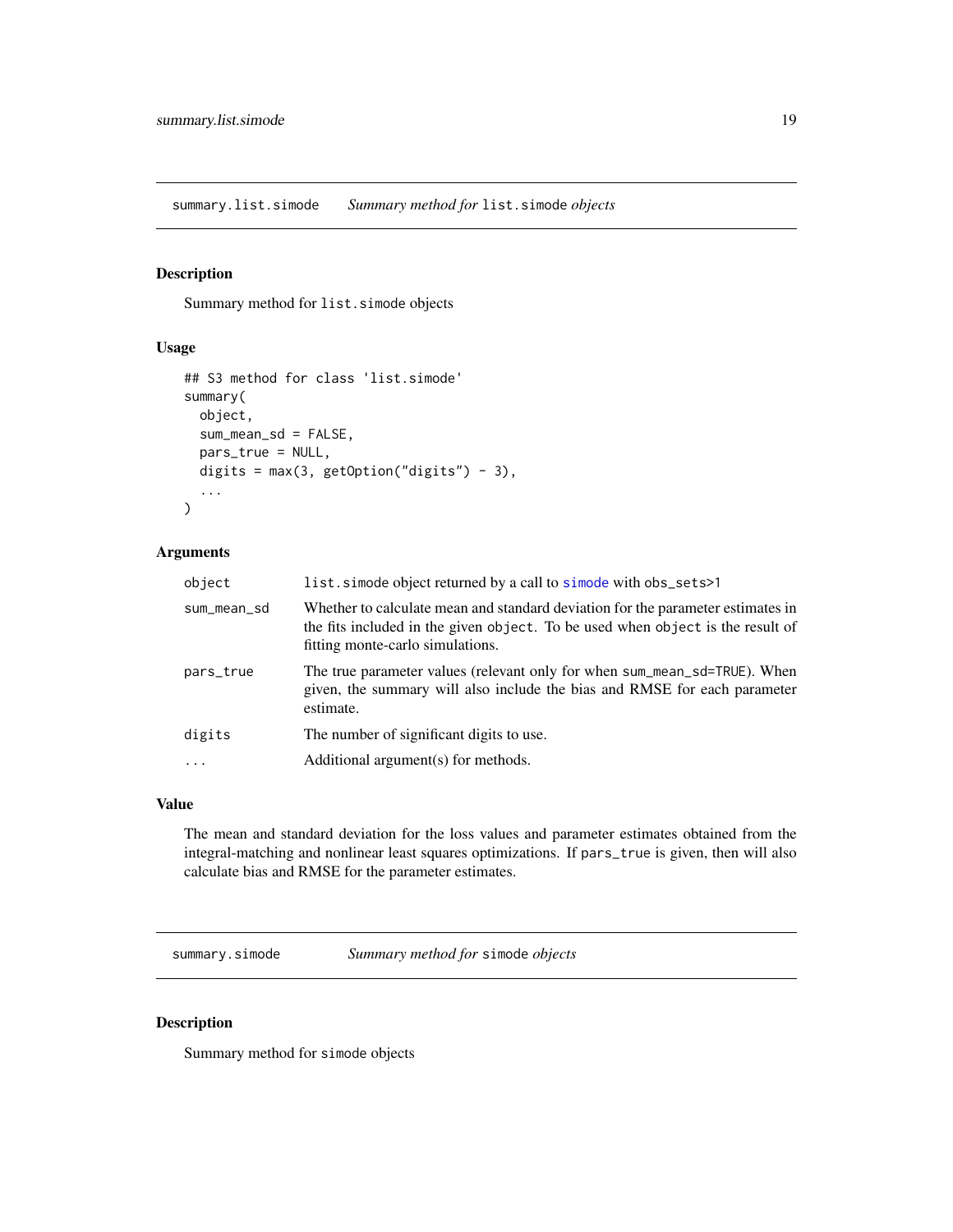### Usage

```
## S3 method for class 'simode'
summary(object, digits = max(3, getOption("digits") - 3), ...)
```

| object                  | The simode object.                       |
|-------------------------|------------------------------------------|
| digits                  | The number of significant digits to use. |
| $\cdot$ $\cdot$ $\cdot$ | Additional argument(s) for methods.      |